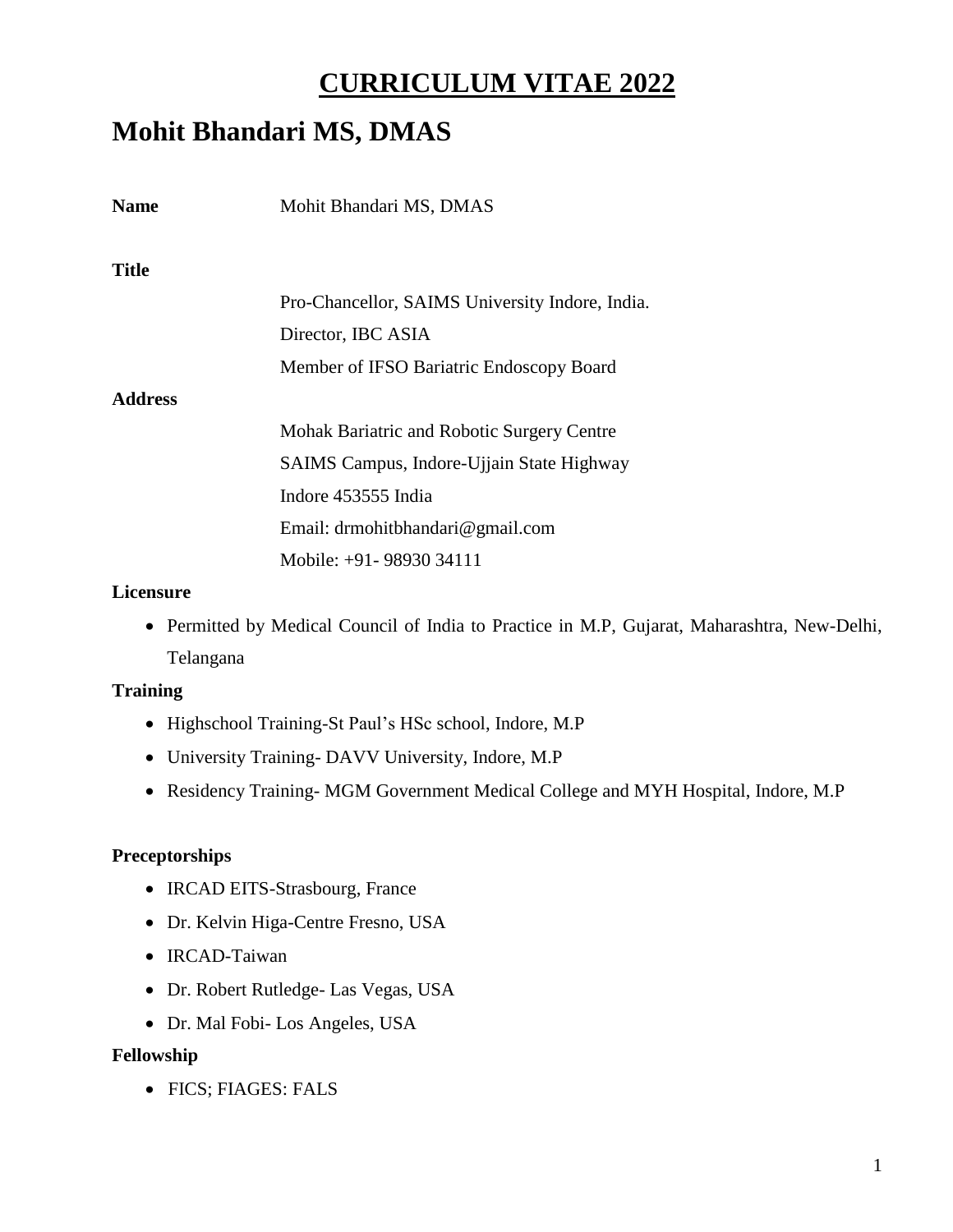# **Medical Societies**

- OSSI
- IFSO
- ASMBS
- FICS

# **Hospital Affiliations**

- MBRSC, Indore
- SAIMS, Indore
- Medicover, Hyderabad
- Pushya Hospital, Ahmedabad
- MPCT, Mumbai

# **Positions Held**

- Executive Committee: Obesity Surgery Society of India
- Clinical Professor, SAIMS and PG Institute, Indore, India
- Course Director Hands-on Course in BMS, MBRSC, Indore, India
- CO-Director BMSSSWOCOME
- Course Director ASMBS -Postgraduate Course
- Course Director -IFSO Postgraduate Course on enhancing weight loss with Ring Placement
- Reviewer Obesity Surgery, IJS

# **Bariatric Surgeries/Diabetes Surgery/Endoluminal Procedures and Revision Procedures Performed**

- Gastric Bypass
- Sleeve Gastrectomy
- Banded Gastric Bypass
- Single Incision Lap. Sleeve
- Mini-Gastric Bypass
- Banded Mini-Gastric Bypass
- Gastric Banding
- Intra-Gastric Balloons
- Endoscopic Sleeve Gastroplasty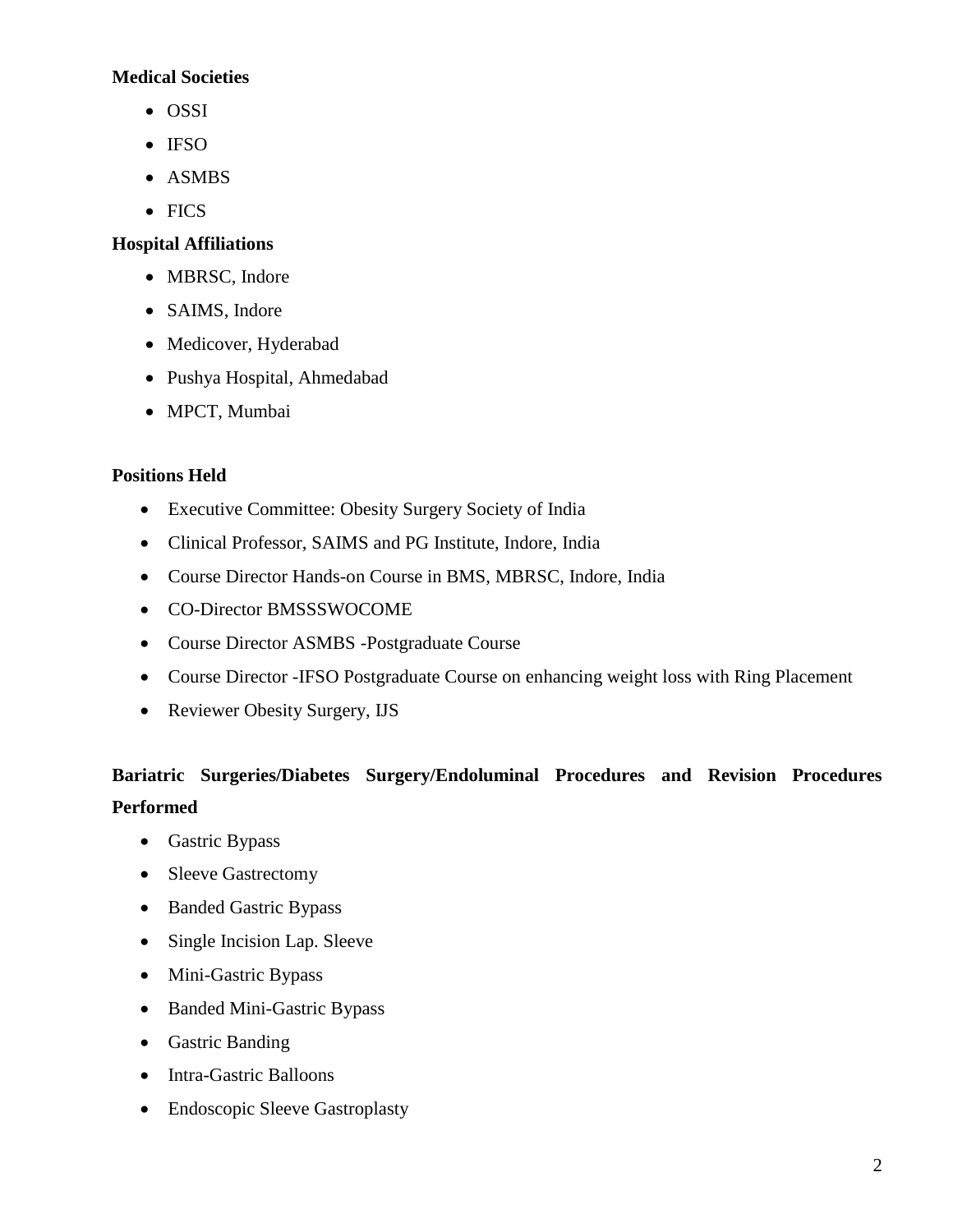• Revision Procedures

# **Live Surgeries Performed in Surgical Workshops Across the Globe**

- Frankfurter Meeting, Germany
- BEST Meeting, Belgium
- Chinese Society Meeting, Guangzhou
- Cleveland Clinic CME, Florida (by webcast)
- IFSO, CANADA (by webcast)
- $\bullet$  In India,  $>100$

# **Research Projects**

More than 20 Research Projects on Surgical Treatment of Obesity and outcomes

- MSR vs Minimizer vs Mid-Cal for Banded Sleeve Gastrectomy.
- Endoscopic sleeve gastroplasty versus conventional sleeve gastrectomy.
- Incidence of Secondary hyperparathyroidism in bariatric surgery: Comparison between Rouxen-Y gastric bypass and One-anastomosis gastric bypass/Mini-gastric bypass
- Metabolic surgery in patients with type 2 Diabetes Mellitus and BMI ≤30 kg/m2. Does T2DM really improves in these patients?
- Bariatric surgery in super-obese patients: medium-term follow-up outcomes of a center of high volume
- Banded One Anastomosis Gastric Bypass vs Metabolic Gastric bypass: A randomized control trial at single institution.
- Tubular gastric bypass vs Metabolic Gastric bypass: A prospective randomized controlled study at a single institution
- LGB vs BGBP long term outcomes and comorbidity resolution
- Tubular Gastric Bypass vs OAGB Long Term Outcomes and Comorbidity Resolution
- This is a prospective, non-randomized, controlled study for patients undergoing LSG & LBSG. The selection of cases will be non-probabilistic, analyzing all cases.
- This is a prospective, non-randomized, controlled study for patients undergoing OAGB/MGB  $\&$ Banded OAGB/MGB with fixed BP Limb of 180 cms only.
- Endoscopic evaluation of Sleeve Gastrectomy vs Banded Sleeve Gastrectomy
- Endoscopic evaluation of Non-banded MGBP vs banded MGBP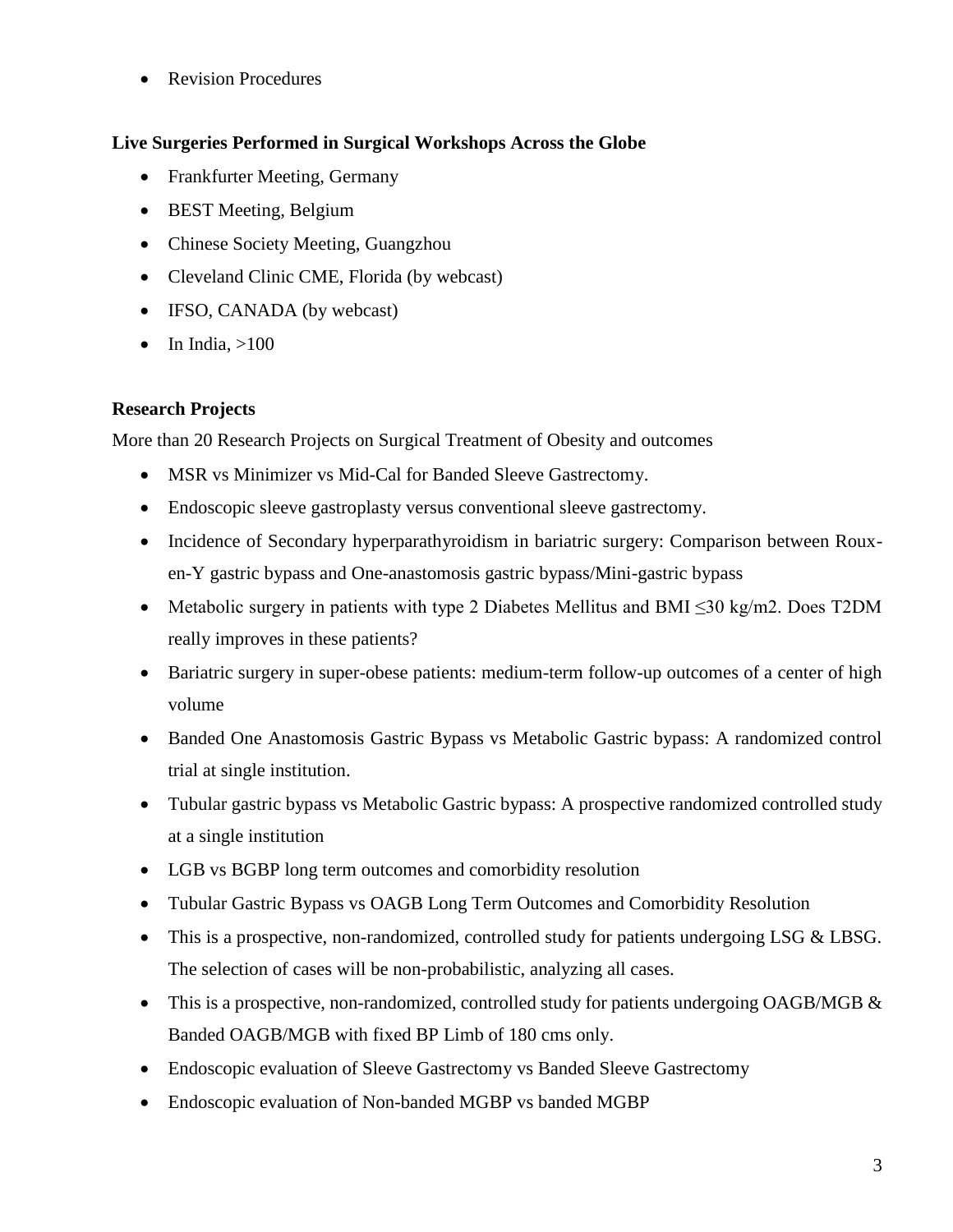Evaluation of outcome of Gastric bypass operation with 80 vs 150 cm BP limb

#### **Presentations**

 More than 200 Presentations and Surgeries Telecast at Conferences, Local, National and International

#### **Media Appearances**

• More than 100 media appearances talking about obesity and bariatric surgery

#### **Consultant and Speakers Bureau**

- Ethicon Endo-Surgical
- Medtronics
- Karl Storz
- Stryker
- Applied Medical's
- Bariatric Solution
- Apollo Endo-surgery

### **Publications**

- **Full Articles**
- Goel R, Nasta AM, Goel M, Prasad A, Jammu G, Fobi M, Ismail M, Raj P, Palaniappan R, Aggarwal S, Bindal V, Katakwar A, Vennapusa A, Bhasker AG, Peters A, Goel D, Bedi D, Palep J, Kona L, Mehrotra M, Baijal M, Bhandari M, Dukkipati N, Wadhawan R, Baig S, Pattanshetti S, Ugale S. Complications after bariatric surgery: A multicentric study of 11,568 patients from Indian bariatric surgery outcomes reporting group. J Minim Access Surg. 2021 Apr-Jun;17(2):213-220. doi: 10.4103/jmas.JMAS\_12\_20. PMID: 32964881; PMCID: PMC8083745.
- Bhandari M, Kosta S, Khurana M, Mathur W, Reddy MK, Fobi M. Emerging Procedures in Bariatric Metabolic Surgery. Surg Clin North Am. 2021 Apr;101(2):335-353. doi: 10.1016/j.suc.2020.12.001. PMID: 33743973.
- Rawlins, L., Johnson, B. H., Johnston, S. S., Elangovanraaj, N., Bhandari, M., Cohen, R. V., Roy, S. Comparative Effectiveness Assessment of Two Powered Surgical Stapling Platforms in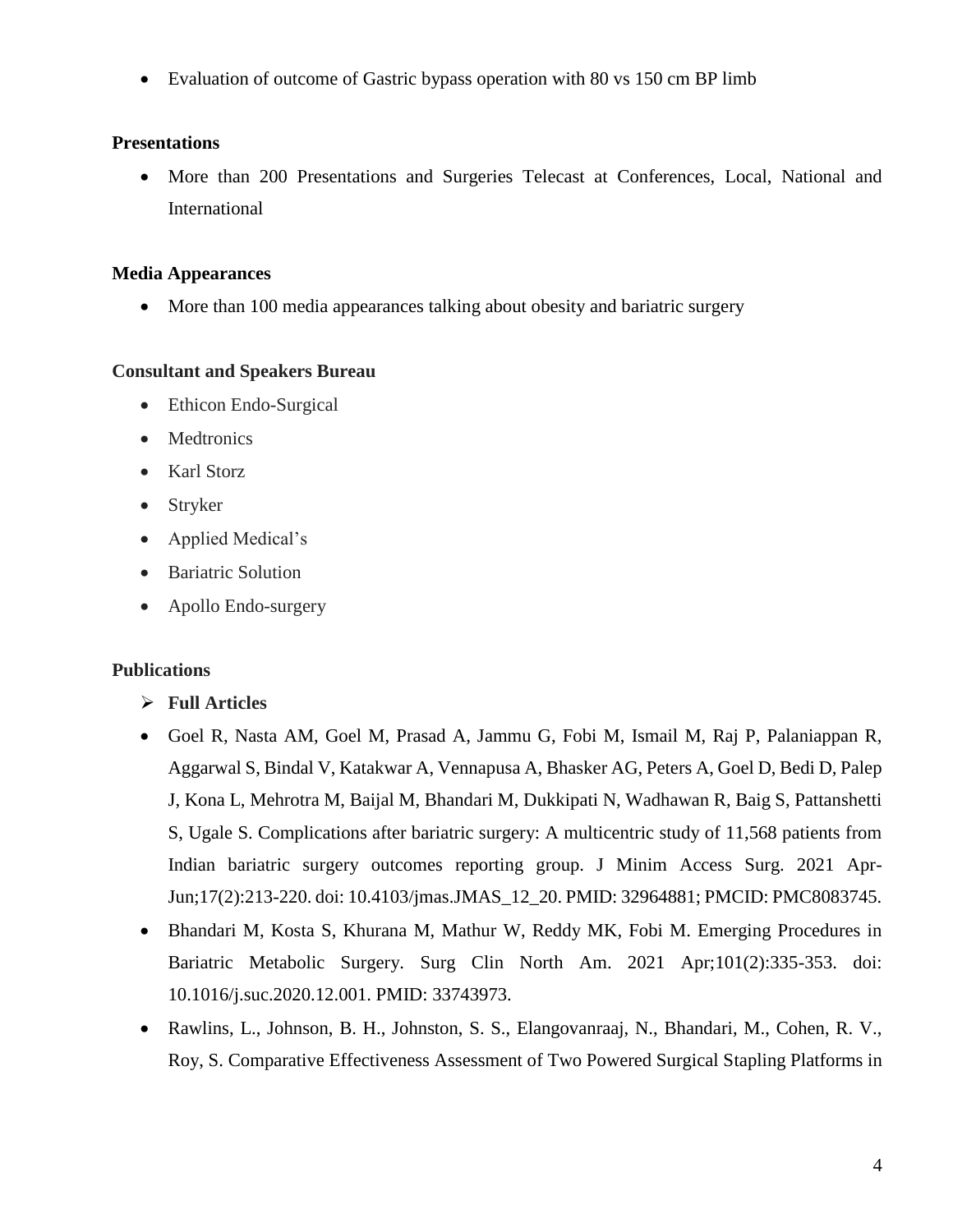Laparoscopic Sleeve Gastrectomy: A Retrospective Matched Study. Medical Devices: Evidence and Research 2020:13 195–204. [10.2147/MDER.S256237](https://www.researchgate.net/deref/http%3A%2F%2Fdx.doi.org%2F10.2147%2FMDER.S256237)

- Bhandari, M., Fobi, M., Mathur, W., & Kosta, S. Response to "Time to Seek a More Personalized Approach to Bariatric Surgery." Obesity.2020;28(2): 222–222. doi:10.1002/oby.22692
- Salvi P., Kosta S., Fobi M., Bhandari M., Reddy M., Gusani R., [Khurana M,](https://www.ncbi.nlm.nih.gov/pubmed/?term=Khurana%20M%5BAuthor%5D&cauthor=true&cauthor_uid=31898044) [Benamro F,](https://www.ncbi.nlm.nih.gov/pubmed/?term=Benamro%20F%5BAuthor%5D&cauthor=true&cauthor_uid=31898044) [Mathur](https://www.ncbi.nlm.nih.gov/pubmed/?term=Mathur%20W%5BAuthor%5D&cauthor=true&cauthor_uid=31898044)  [W,](https://www.ncbi.nlm.nih.gov/pubmed/?term=Mathur%20W%5BAuthor%5D&cauthor=true&cauthor_uid=31898044) [Bhandari M.](https://www.ncbi.nlm.nih.gov/pubmed/?term=Bhandari%20M%5BAuthor%5D&cauthor=true&cauthor_uid=31898044) Banded Sleeve Gastrectomy and One Anastomosis Gastric Bypass/Mini-gastric Bypass for Treatment of Obesity: A Retrospective Cohort Comparative Study with 6 years follow-up. Obesity Surgery. [Obes Surg.](https://www.ncbi.nlm.nih.gov/pubmed/31898044) 2020 Jan 2. doi: 10.1007/s11695-019-04369-3
- Bhandari M., Fobi M., Buchwald J N. Standardization of Bariatric Metabolic Procedures: World Consensus Meeting Statement. Obes Surg.2019; 29: 309–345. doi.org/10.1007/s11695-019- 04032-x.
- Bandari M. Ballesteros PL, Kosta S. Bhandari M. Terrel H. Fobi M. Surgery in Patients with Super Obesity: Medium-Term Follow-Up Outcomes at a High-Volume Centre. Obesity. 2019;27(10): 1591-1597. doi:10.1002/oby.22593.
- Bhandari M., Mathur W., Fobi M., Kosta S. Outcomes of bariatric surgery in geriatric patients ≥ 65 years: single institution study. Obes Surg. 2019 Feb 5. doi: 10.1007/s11695-019-03718-6.
- Bhandari, M., Kosta, S., Mathur, W., Salvi, P., & Fobi, M. Assessment of Functional ability of Non-ambulatory Patients with Obesity: Before and after Bariatric Surgery. Surgery for Obesity and Related Diseases. 2019; 1-7. doi: 10.1016/j.soard.2019.09.068
- Bhandari M., Reddy M., Kosta S., Mathur W., Fobi M. Laparoscopic sleeve gastrectomy versus laparoscopic gastric bypass: a retrospective cohort study. Int J Surg. 2019 Jul; 67:47-53. doi: 10.1016/j.ijsu.2019.05.004.
- Bhandari M., Nautiyal H K., Kosta S., Mathur W., Fobi M. Comparison of One anastomosis gastric bypass (OAGB) and Roux-en-Y gastric bypass (RYGB) for Treatment of Obesity: A Five-Year Study. Surgery for Obesity and Related Diseases. 2019; S1550-7289(19):30210-2. doi: 10.1016/j.soard.2019.05.025
- Bhandari M., Mathur W., Kosta S., Mishra A K., Cummings D E., Banded Versus Non-Banded Laparoscopic Sleeve Gastrectomy: 5-Year Outcomes Surgery for Obesity and Related Diseases 2019; S1550-7289(18): 30317-4, doi: https://doi.org/10.1016/j.soard.2019.04.023.
- Bhandari M., Nautiyal H., Mathur W., Kosta S. OAGB/MGB VS BGBP: A Retrospective comparative study of a cohort of patients who had bariatric surgery in 2012 at one center by a single surgeon. Clinical Obesity. 2019; e12308. https://doi.org/10.1111/cob.12308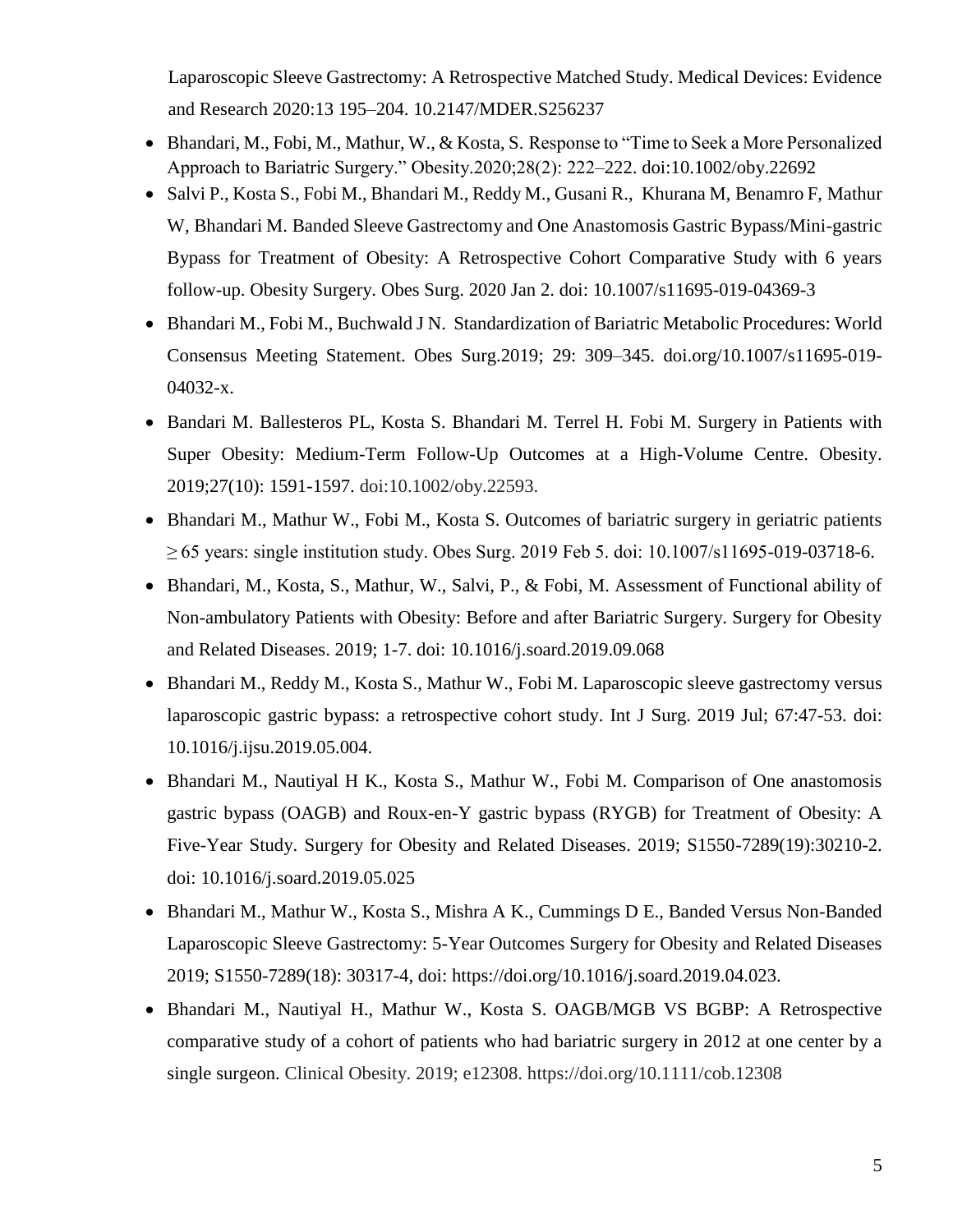- Bhandari M, Humes T, Kosta S, Bhnadari M, Mathur W, Salvi P, Fobi M. Revision Operation to One Anastomosis Gastric Bypass for failed Sleeve Gastrectomy. 2019[;15\(2\)](https://www.sciencedirect.com/science/journal/15507289/15/12): 2033-2037. doi: 10.1016/j.soard.2019.09.064.
- Bhandari, M., Jain, S., Mathur, W., Kosta, S., Neto, M. G., Brunaldi, V. O., & Fobi, M. Endoscopic sleeve gastroplasty is an effective and safe minimally invasive approach for treatment of obesity: First Indian experience. 08 August 2019. [https://doi.org/10.1111/den.13508.](https://doi.org/10.1111/den.13508)
- Bhandari, M., Kosta, S., Mathur, W., Nautiyal, H. K., & Fobi, M. Reply to letter to the editor: Comparison of one anastomosis gastric bypass (OAGB) and Roux-en-Y-gastric bypass (RYGB) for treatment of Obesity: A five-year Study. Surgery for Obesity and Related Diseases.2019. doi: 10.1016/j.soard.2019.06.031.
- Kosta S., Bhandari M., Mathur W., Fobi M. Bariatric metabolic surgery outcome and the genetic makeup of the patients: a review. Medical Science, 2019, 23(95), 58-62
- Kosta S., Bhandari M., Mathur W., Fobi M. The Obscure Role of Genetics on Weight-Loss Following Bariatric Surgery. Surg Obes Relat Dis. 2018 Dec 20. pii: S1550-7289(18)31325-X. doi: 10.1016/j.soard.2018.12.013.
- Bhandari M., Bhandari M., Mathur W., Kosta S. OAGB/MGB for childhood and adolescent patients: a report of 20 cases done at a single centre in India. Int Surg J. 2018; 5:3837-41. [doi:10.18203/2349-2902.isj20184714.](http://dx.doi.org/10.18203/2349-2902.isj20184714)
- Bhandari M., Bhandari M., Mathur W., Kosta S. The incidence of type 2 diabetes in patients presenting for bariatric metabolic surgery at a tertiary bariatric surgery centre in India. Int J Res Med Sci. 2018;6(11):3567-3570. http://dx.doi.org/10.18203/2320-6012.ijrms20184408
- Bhandari M., Mathur W., Kumar R., Mishra A., Bhandari M. Surgical and Advanced Medical Therapy for the Treatment of Type 2 Diabetes in class 1 Obese Patients: a short-term outcome. Obes Surg. 2017;27(12):3267-3272. doi: 10.1007/s11695-017-2770-y.
- Bhandari M., Bhandari S., Mishra A., Mathur W., Dixit A. Comparison between Banded and Non-Banded Roux-en Y Gastric Bypass with 2yr Follow-up: a preliminary Retrospective Analysis. Obes Surg. 2016;26(1):213-8. doi: 10.1007/s11695-015-1929-7
- **Books and Book Chapters**
- Chapter on Weight regain after bariatric surgery: book- Management of Metabolic and Nutritional Complications of Bariatric Surgery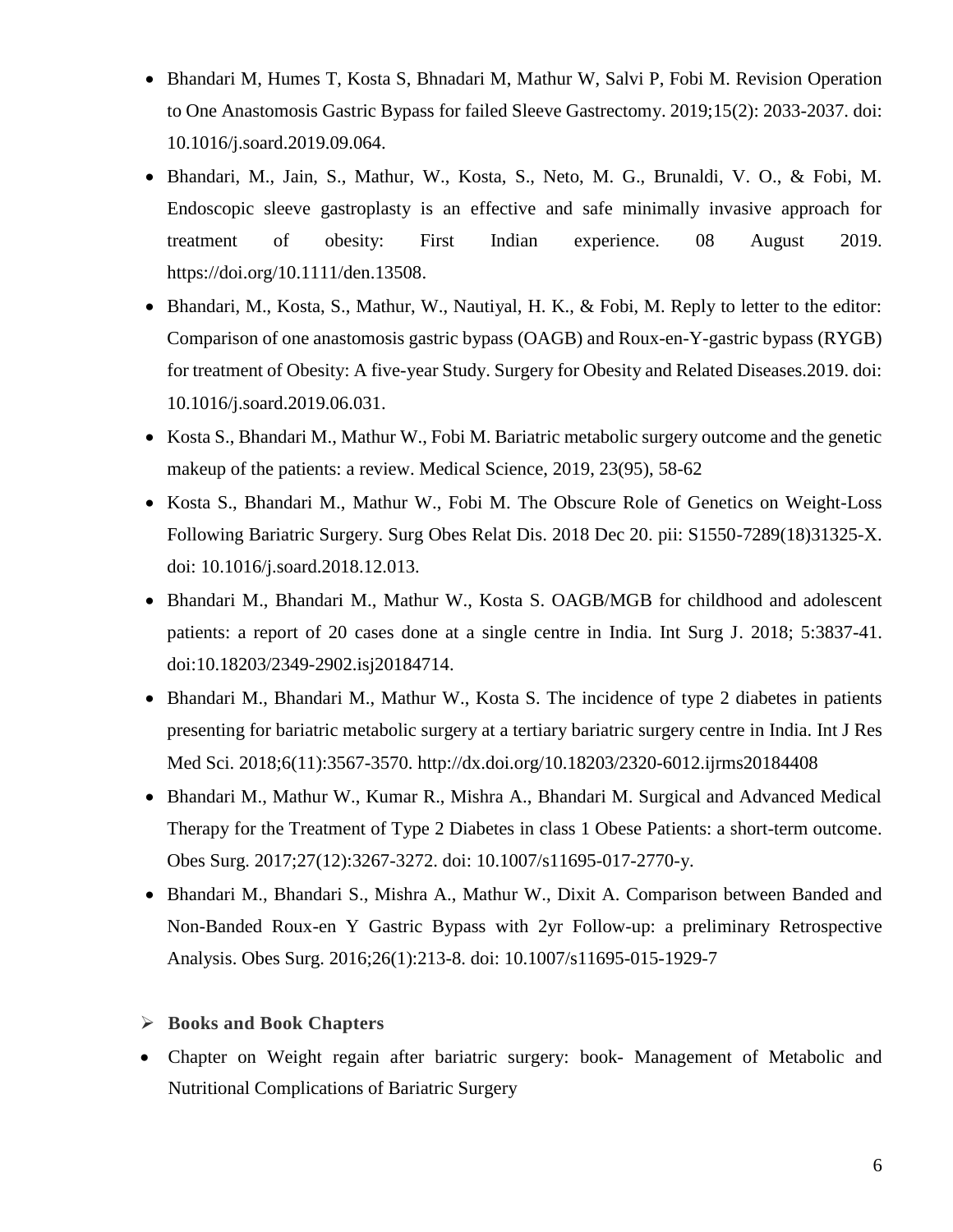- Chapter on Laparoscopic Banded Bariatric Surgery: Obesity, Bariatric and Metabolic Surgery: A Comprehensive Guide 2nd ed.
- Bhandari M., Nautiyal, K.H., Mathur W., Kosta S. (2020) Banded Gastric Bypass by Fobi Ring: Technique and Results. In: Ettinger J. et al. (eds) Gastric Bypass. Springer, Cham. https://doi.org/10.1007/978-3-030-28803-7\_16
- Bhandari M., Reddy M.K., Mathur W., Kosta S. (2020) Mini Gastric Bypass: Why It Is Better than Gastric Bypass in India. In: Ettinger J. et al. (eds) Gastric Bypass. Springer, Cham. https://doi.org/10.1007/978-3-030-28803-7\_49
- Chapter on Bariatric Surgery- A panacea for all Obese in the book Monograph on Obesity
- $\bullet$  Bhandari M. and Winni M. (2018). M. Deitel (ed.), Essentials of Mini One Anastomosis Gastric Bypass. Chapter 19. Mini-Gastric Bypass Using Single or Reduced Number of Ports. Page no.196.https://doi.org/10.1007/978-3-319-76177-0\_19
- Fobi M. and Bhandari M. (2016) Laparoscopic Banded Gastric Bypass Surgery. Chapter 46, Section IX: Other Operations for Obesity-Honorary Section Editor: Conor J. Magee. Page no. 447. DOI 10.1007/978-3-319-04343-2
- Chapter on Gastric bypass with the Fobi ring: technique, results, outcome, complications.
- Chapter on Mini Gastric Bypass-Why it is better in India than gastric bypass?
- Chapter on Intra Gastric Balloon- A brief Perspective
- Chapter on Banded Sleeve Gastrectomy and the Banded Gastric Bypass- Bariatric Surgery: S.Olmi. M. De Luca, M. Anselmino, Almino Ramos, Jean Marc Chevallier (Masson Edra Editions

# **Abstracts**

- Mathur W., Bhandari M, Fobi M., Kosta S. A606 Use of Incretin-Based Therapy as An Adjunct to Endoscopic Revisions After Bariatric Surgery. Surgery for Obesity and Related Diseases. October 2019;15(10): S251. doi: 10.1016/j.soard.2019.08.542.
- Bhandari M., Mathur W., Fobi M., Kosta S. A543 A retrospective study of revision operations for inadequate weight loss or weight regain after sleeve gastrectomy in 74 patients at a single institution by a single surgeon. Surgery for Obesity and Related Diseases. October 2019. 15(10): S225. doi: 10.1016/j.soard.2019.08.481.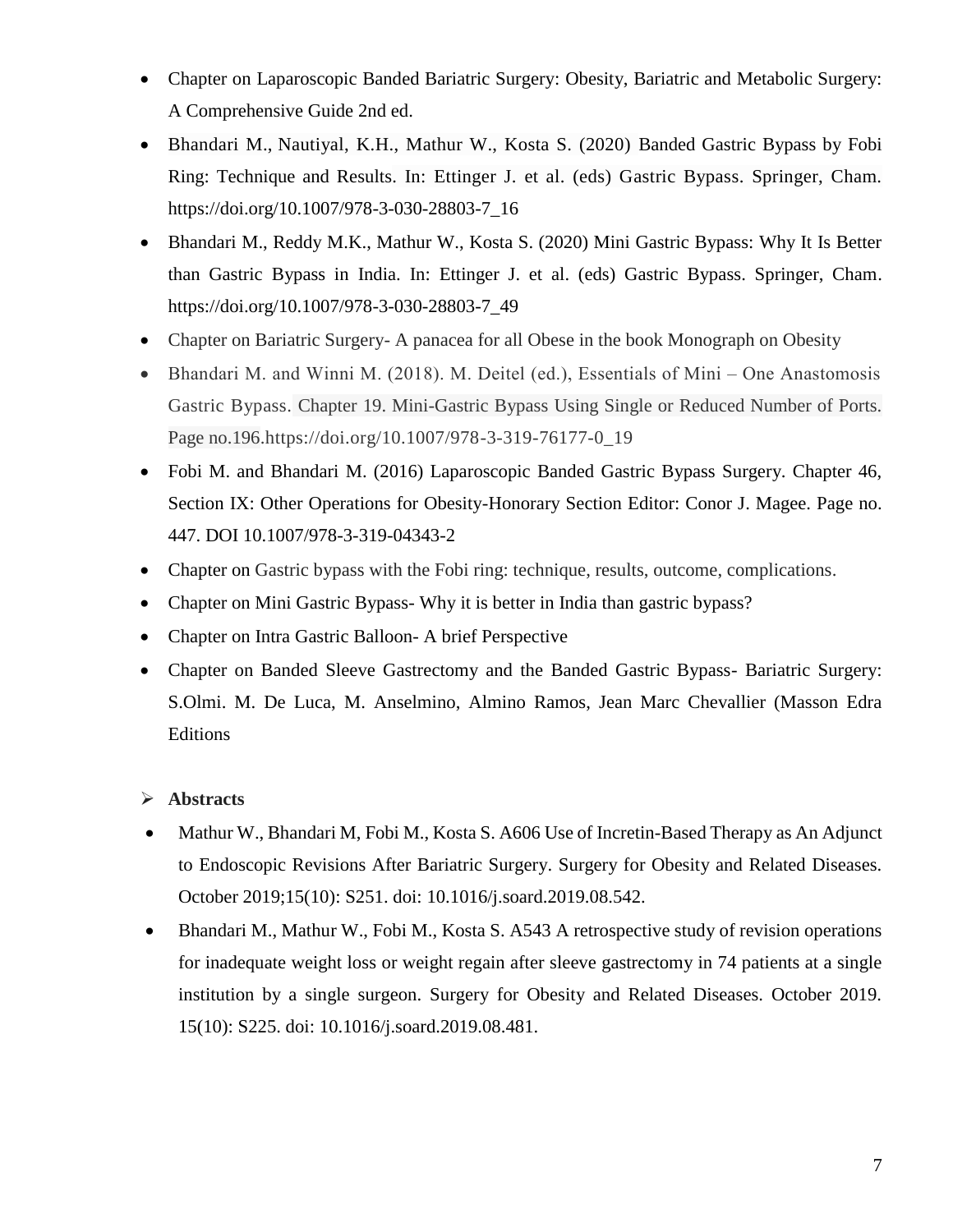- Mathur W., Bhandari M, Fobi M., Kosta S. A607 Can Incretin-Based Therapies augment results of Endoscopic Bariatric Procedures. Surgery for Obesity and Related Diseases. October 2019. 15(10): S251. doi: 10.1016/j.soard.2019.08.543.
- Bhandari M., Mathur W., Fobi M., Kosta S. A326 Evaluate the Efficacy of Bariatric/Metabolic Surgery: Among Adolescents with Severe Obesity. Surgery for Obesity and Related Diseases. October 2019. 15(10): S133. doi: 10.1016/j.soard.2019.08.270
- M. Bhandari, D. Cumming, W. Mathur, S. Kosta, M. Fobi. Banded Versus Non-Banded Laparoscopic Sleeve Gastrectomy: 5-Year Outcomes. OBES SURG. 2018; 28(2): 131–1271. O (014). https://doi.org/10.1007/s11695-018-3411-9
- M. Bhandari, W. Mathur, M. Fobi, S. Kosta. Banded Gastric Bypass Vs. Standard Gastric Bypass: Weight Loss and Maintenance After Four Years. OBES SURG. 2018; 28(2): 131– 1271. O (266). https://doi.org/10.1007/s11695-018-3411-9
- M. Bhandari, W. Mathur, M. Fobi, M. Reddy, S. Kosta. Outcomes of Bariatric Surgery in Geriatric Patients: A Single Institution Study. OBES SURG. 2018; 28(2): 131–1271. O (267). https://doi.org/10.1007/s11695-018-3411-9
- M. Bhandari, W. Mathur, M. Fobi, M. Reddy, S. Kosta. SILS: A Report From One Centre With Short And Long Term Outcomes. OBES SURG. 2018; 28(2): 131–1271. P (011). https://doi.org/10.1007/s11695-018-3411-9
- M. Bhandari, W. Mathur, M. Fobi, S. Kosta. Bariatric Metabolic Surgery for Childhood and Adolescent Obesity: A Single Institution Experience from 2010 Through 2016. OBES SURG. 2018; 28(2): 131–1271. P (217). https://doi.org/10.1007/s11695-018-3411-9
- M. Bhandari, W. Mathur, M. Fobi, S. Kosta, M. Reddy. Banded Sleeve Gastrectomy Vs. One Anastomotic Gastric Bypass: A Retrospective Comparative Study Of A Cohort Of Patients From 2011. OBES SURG. 2018; 28(2): 131–1271. P (218). https://doi.org/10.1007/s11695- 018-3411-9
- M. Bhandari, W. Mathur, M. Fobi, S. Kosta, M. Reddy. Weight Regain After Laparoscopic Sleeve Gastrostomy Is Part of the Natural History of The Operation. OBES SURG. 2018; 28(2): 131–1271. P (221). https://doi.org/10.1007/s11695-018-3411-9
- W. Mathur, M. Bhandari, M. Fobi, S. Kosta. Comparative Analysis of Digital Media Marketing Versus Print Media for Promoting A Bariatric Surgery Centre. OBES SURG. 2018; 28(2): 131– 1271. P (361). <https://doi.org/10.1007/s11695-018-3411-9>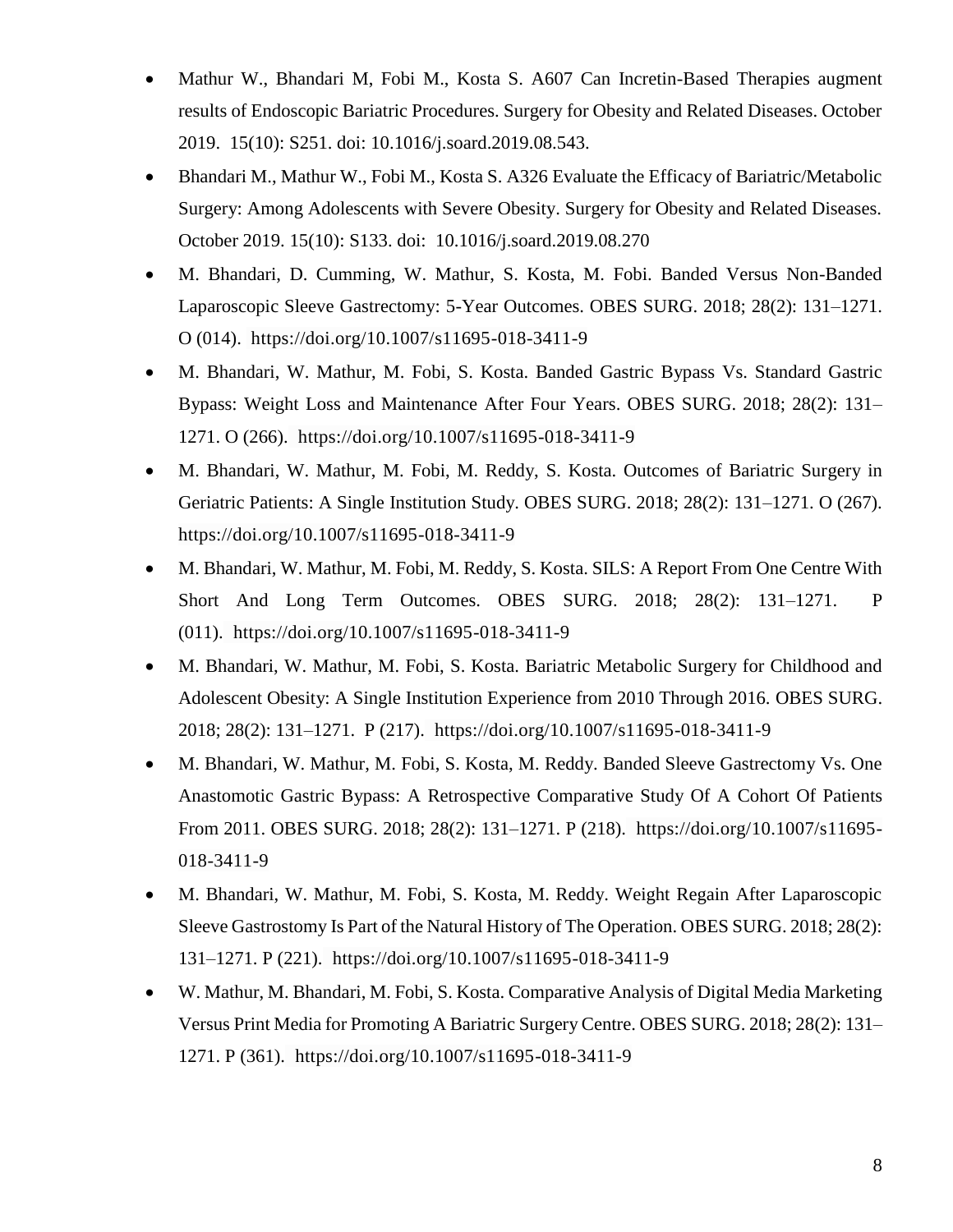- W. Mathur, M. Bhandari, M. Fobi1, S. Kosta. Why Patients Refuse Bariatric Surgery despite Qualifying for It- Bariatric Manager's Perspective and Data from a High-Volume Bariatric Surgery Centre. OBES SURG. 2018; 28(2): 131–1271. O (282). https://doi.org/10.1007/s11695-018-3411-9
- W. Mathur, M. Bhandari, M. Fobi, S. Kosta. Robotic bariatric surgery- is it worth the cost we pay? A bariatric program director's perspective. OBES SURG. 2018; 28(2): 131–1271. O (041). https://doi.org/10.1007/s11695-018-3411-9
- W. Mathur, M. Bhandari, M. Fobi, S. Kosta. Clinical outcome of patients operated during live operative workshop by local surgeon and invited surgeons. OBES SURG. 2018; 28(2): 131– 1271. O (085). https://doi.org/10.1007/s11695-018-3411-9
- D. Chitale, M. Bhandari, M. Fobi, W. Mathur, S. Kosta. Extensive Follow up Affects Long Term Nutritional Outcomes In Patients With One Anastomosis Gastric Bypass/ Mini Gastric Bypass. OBES SURG. 2018; 28(2): 131–1271. OBES SURG. 2018; 28(2): 131–1271. O (206). https://doi.org/10.1007/s11695-018-3411-9
- Mathur W, Fobi M, Bhandari M, &Kosta S. Is there a difference in patients who are selfreferred for bariatric surgery VS those referred by relatives? Surgery for Obesity and Related Diseases. Surg ObesRelat Dis. 2018. 14(11), S140.doi: 10.1016/j.soard.2018.09.312.
- M. Bhandari, W. Mathur, M. Fobi, M. Bhandari, A. Mishra. The Incidence of T2DM in Patients Presenting for BMS at a Tertiary Bariatric Surgery Centre in India. Obes Surg. 2018; 28(2): 131-1271. P (220). [https://doi.org/10.1007/s11695-018-3411-9.](https://doi.org/10.1007/s11695-018-3411-9)
- M. Bhandari, W. Mathur. Is Marginal Ulcer really a problem after OAGB/MGB- Our experience from more than 3000 cases at a single center. ASMBS E-Poster Abstracts / SOARD*.*2018; 14 (11): S135. [https://doi.org/10.1016/j.soard.2018.09.304.](https://doi.org/10.1016/j.soard.2018.09.304)
- Bhandari M., Fobi M., Mathur W. and Mishra AK. A Retrospective, Comparative Study of Banded Sleeve Gastrectomy (BSG) vs. Mini-Gastric Bypass (MGB), a cohort comparative study of patients operated in 2011 with five years follow up. (A501).
- Mathur W., Bhandari M. and Fobi M. Banded Gastric Bypass VS Standard Gastric Bypass: Weight loss and maintenance after four years. (A5034).
- Bhandari M., Mathur W. and Fobi M. Weight regain after LSG starts after the second year and increases yearly with 30% of the weight lost regained after six years. (A5116).
- Bhandari M., Mathur W. and Fobi M. Outcome of Sleeve revisions for inadequate weight loss or weight regain to BGBP VS. MGB VS. Re-sleeve. (A5210)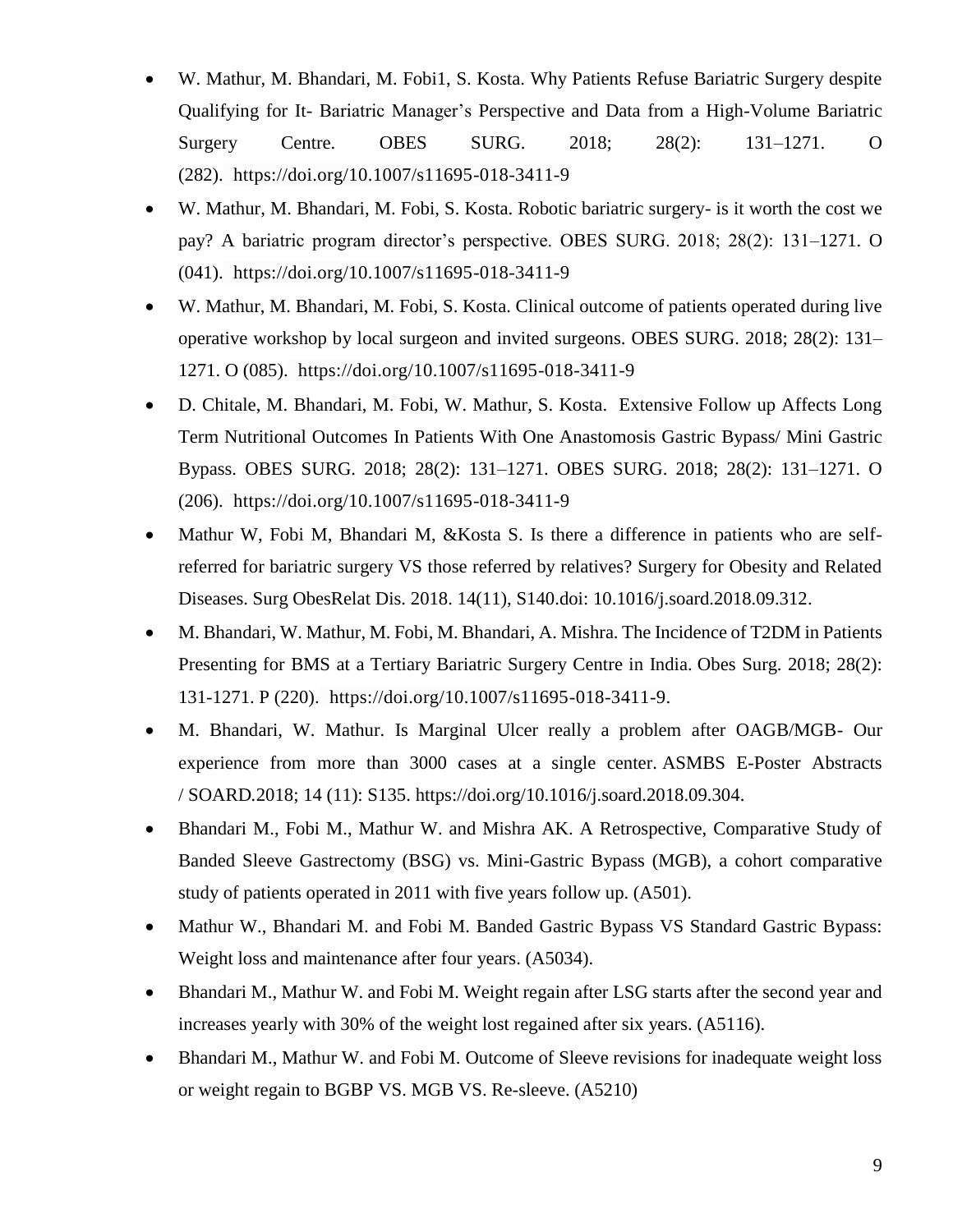- Mathur W., Bhandari M. and Fobi M. Banded Gastric Bypass VS Standard Gastric Bypass: Weight loss and maintenance after four years. (A5034) Abstract ASMBS2017, Washington DC, USA.
- Bhandari M., Mathur W. and Fobi M. Weight regain after LSG starts after the second year and increases yearly with 30% of the weight lost regained after six years. (A5116) Abstract ASMBS2017, Washington DC, USA.
- Bhandari M., Mathur W. and Fobi M. Outcome of Sleeve revisions for inadequate weight loss or weight regain to BGBP VS. MGB VS. Re-sleeve. (A5210) Abstract ASMBS2017, Washington DC, USA.
- Bhandari M., Fobi M., Mathur W. and Mishra AK. A Retrospective, Comparative Study of Banded Sleeve Gastrectomy (BSG) vs. Mini-Gastric Bypass (MGB), a cohort comparative study of patients operated in 2011 with five years follow up. (A501) Abstract ASMBS2017, Washington DC, USA

### **Awards**

- Shri Kamalkant Vashishta Gold Medal for highest marks in 2<sup>nd</sup> MBBS.
- Levi Marol Gold Medal for highest marks in Pharmacology given by Dr. B.C. Bose.
- Dr. B.S. Mehta Gold Medal for highest marks in ENT in 2002.
- Sonar Gold Films, Bombay, Gold Medal for highest marks in Ophthalmology.
- Late Balwant Dhog Sondittakal Gold Medal for highest marks in Medicine.
- Sonar Gold Films, Bombay, Gold Medal for highest marks in Surgery.
- Dr. R.P. Singh Gold Medal for highest marks in  $3<sup>rd</sup>$  M.B.B.S.
- Dr. Mrs. Malini Hamlakar Gold Medal for highest marks in Obst. & Gynecology.
- Padambhushan Dr. S.K. Mukherjee Gold Medal for highest marks in all Professionals of M.B.B.S.
- Mr. Sunder RaoThakre Memorial Gold Medal for aggregate topper in all professionals.
- Late Dr. G.N. Kamble Gold Medal for highest marks in Medicine.
- Late Dr. G.N. Kumble Gold Medal for highest marks in Surgery.
- Omkar Parmarthik Trust award for highest marks in  $2<sup>nd</sup>$  Professional.
- Sonar Gold Films for highest marks in Medicine.
- Dr. Mrs. Tek Singh Memorial Gold Medal for aggregate topper in all professionals.
- Dr. R.V. Upadhyay Gold Medal for topper of Pathology.